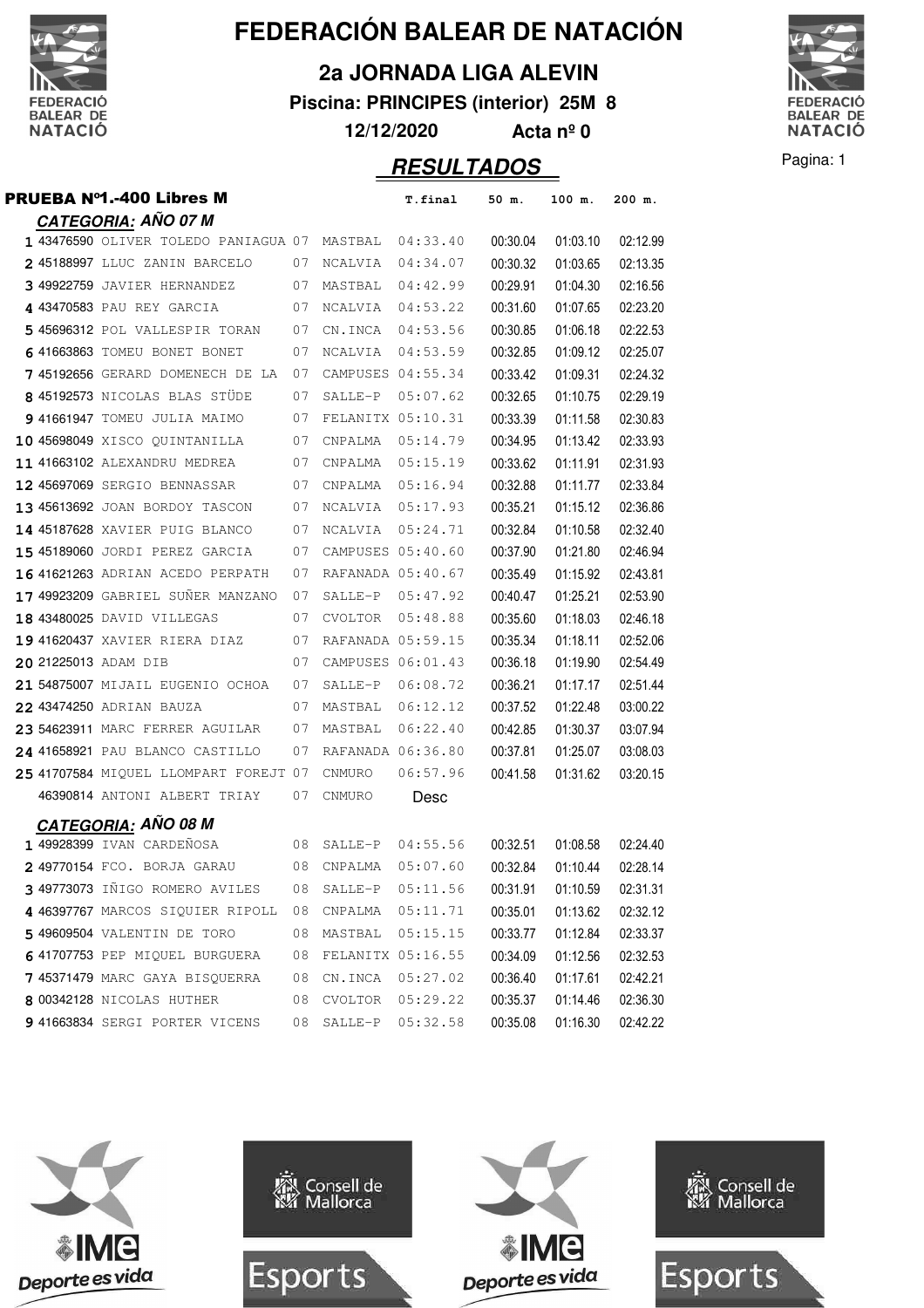

**2a JORNADA LIGA ALEVIN**

**Piscina: PRINCIPES (interior) 25M 8**

**12/12/2020 Acta nº 0**

#### Pagina: 2 **RESULTADOS**



|  | <b>PRUEBA Nº1.-400 Libres M</b>             |    |                      | T.final           | 50 m.    | 100 m.   | 200 m.   |
|--|---------------------------------------------|----|----------------------|-------------------|----------|----------|----------|
|  | <b>CATEGORIA: AÑO 08 M</b>                  |    |                      |                   |          |          |          |
|  | 10 41660313 MIQUEL ADROVER RIGO             |    | 08 FELANITX 05:34.13 |                   | 00:38.34 | 01:20.43 | 02:46.78 |
|  | 11 78223023 NOAH TORRICO RUIZ               | 08 | CVOLTOR              | 05:35.99          | 00:34.63 | 01:13.84 | 02:39.16 |
|  | 12 46395199 CARLOS BONET BONET              | 08 | NCALVIA              | 05:38.09          | 00:38.59 | 01:20.77 | 02:46.86 |
|  | 13 45189993 MARC TORO GARCIA                | 08 | NCALVIA              | 05:38.39          | 00:37.93 | 01:19.72 | 02:45.87 |
|  | 14 45611301 JORGE NUÑEZ BALDOMIR            | 08 | CNPALMA              | 05:42.26          | 00:37.96 | 01:20.06 | 02:46.11 |
|  | 15 00721378 DENIZ RESHATOV                  | 08 | <b>CVOLTOR</b>       | 05:50.06          | 00:38.97 | 01:23.40 | 02:53.25 |
|  | 16 45187468 AXEL JUAN HARO PEREZ            | 08 | CAMPUSES 05:52.44    |                   | 00:36.25 | 01:18.29 | 02:48.20 |
|  | 17 45190073 ERIC CAMINO GARCIA              | 08 | MASTBAL              | 05:52.70          | 00:38.27 | 01:22.42 | 02:52.47 |
|  | 18 45371944 DANIEL TITOS IBAÑEZ             | 08 | MASTBAL              | 05:53.05          |          | 01:19.20 | 02:52.57 |
|  | 19 43481441 IAN LANASPA CALLEJERO           | 08 |                      | CAMPUSES 06:02.56 | 00:36.06 | 01:18.86 | 02:50.99 |
|  | 20 45189527 GUIEM MAS HERNANDEZ             | 08 | <b>CVOLTOR</b>       | 06:06.07          | 00:39.53 | 01:25.24 | 02:56.67 |
|  | 21 41658110 NICOLAS OLIVER BEERENS 08       |    | FELANITX 06:11.17    |                   | 00:36.95 | 01:20.85 | 02:57.56 |
|  | 22 45184348 JAUME MELIS FERRER              | 08 | CNPALMA              | 06:12.02          | 00:42.25 | 01:29.06 | 03:07.07 |
|  | 23 45188227 TIAGO RAINERI SANCHEZ           | 08 | CN.INCA              | 06:12.18          | 00:37.94 | 01:22.39 | 02:59.01 |
|  | 24 41621259 JOAN MORA LADARIA               | 08 | ES.ARTA              | 06:15.29          | 00:39.47 | 01:24.56 | 03:01.94 |
|  | 25 41624979 TONI FEBRER SINTES              | 08 |                      | RAFANADA 06:18.29 | 00:38.34 | 01:24.54 | 03:01.63 |
|  | 26 41660624 ANTONI FERRER SOLER             | 08 | ES.ARTA              | 06:21.78          | 00:45.23 | 01:31.74 | 03:08.26 |
|  | 27 41623254 GABRIEL GALMES VIVES            | 08 | ES.ARTA              | 06:24.56          | 00:43.18 | 01:30.98 | 03:10.12 |
|  | 28 49483725 DAMIA YI BUÑOL LLOVET           | 08 | LLUCMA               | 06:26.78          | 00:38.53 | 01:26.83 | 03:07.26 |
|  | 29 45696760 LEO MARTINEZ COUSELO            | 08 | CVOLTOR              | 06:28.15          | 00:41.55 | 01:30.08 | 03:10.15 |
|  | 30 41661154 MIQUEL ANGEL SANCHEZ            | 08 | ES.ARTA              | 06:43.85          | 00:38.24 | 01:27.28 | 03:11.74 |
|  | 31 41624904 SERGIO RUGLIO PERALES           | 08 | RAFANADA 06:45.57    |                   | 00:41.63 | 01:30.14 | 03:14.21 |
|  | 32 41707944 PERE ADROVER FORTEZA            | 08 | MANACOR              | 07:16.84          | 00:45.07 | 01:38.43 | 03:30.67 |
|  | 33 45190648 MARTI JIMENEZ CAMACHO           | 08 | $SALLE-P$            | 07:17.10          | 00:39.84 | 01:29.81 | 03:09.15 |
|  | 34 00589267 CRISTIAN EMILOV DINEV           | 08 | CVOLTOR              | 07:48.56          | 00:46.68 | 01:42.78 | 03:46.29 |
|  | <b>PRUEBA Nº2.-400 Libres F</b>             |    |                      | T.final           | 50 m.    | 100 m.   | 200 m.   |
|  | <b>CATEGORIA: AÑO 09 F</b>                  |    |                      |                   |          |          |          |
|  | 1 49928381 LUCIA SANTHA FERENCZI            | 09 | SALLE-P              | 05:05.33          | 00:32.74 | 01:10.63 | 02:27.81 |
|  | 2 08424482 SIENNA STEINFELDT                | 09 | CAMPUSES 05:19.46    |                   | 00:34.84 | 01:14.97 | 02:36.57 |
|  | 3 45372330 EMILIE SANCHEZ BUJOSA 09 CNPALMA |    |                      | 05:24.82          | 00:35.92 | 01:16.44 | 02:39.24 |
|  | 4 41692086 LAIA REUS SANS                   | 09 | CN.INCA 05:25.79     |                   | 00:35.95 | 01:17.27 | 02:41.97 |
|  | 546394475 LAURA CASTANER NOGUERA 09         |    | CVOLTOR 05:27.03     |                   | 00:35.41 | 01:15.81 | 02:40.15 |
|  | 649868938 JULIA LLABRES PEDRET              | 09 | SALLE-P              | 05:38.91          | 00:39.24 | 01:22.09 | 02:50.18 |
|  | 7 49614755 NEUS MARCO ESCRIBANO             | 09 |                      | SALLE-P 05:39.72  | 00:37.18 | 01:19.78 | 02:47.58 |
|  | 8 49774243 AMALIA COLL COMPANY              | 09 | CNPALMA  05:40.49    |                   | 00:39.31 | 01:22.33 | 02:50.34 |
|  | <b>9 49484379 LLUCIA AVELLA</b>             | 09 | CNPALMA              | 05:44.30          | 00:37.70 | 01:19.71 | 02:47.68 |

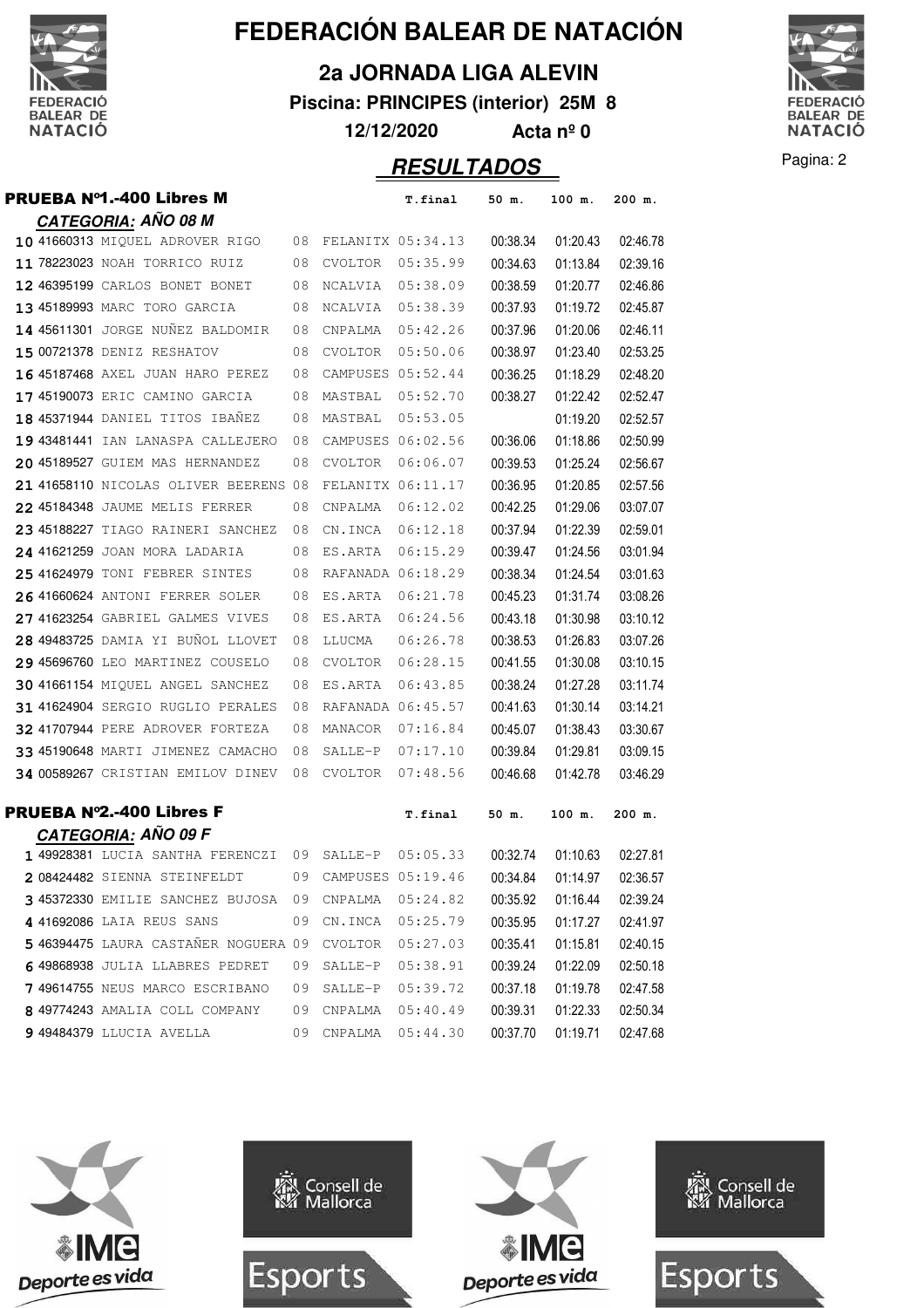

**2a JORNADA LIGA ALEVIN**

**Piscina: PRINCIPES (interior) 25M 8**

**12/12/2020 Acta nº 0**



| <b>PRUEBA Nº2.-400 Libres F</b>       |    |                   | T.final           | 50 m.    | 100 m.   | 200 m.   |
|---------------------------------------|----|-------------------|-------------------|----------|----------|----------|
| CATEGORIA: AÑO 09 F                   |    |                   |                   |          |          |          |
| 10 45613777 NEUS GREGORIO RIERA       |    | 09 CVOLTOR        | 05:49.77          | 00:38.64 | 01:22.97 | 02:52.92 |
| 11 49920386 JULIA ARROM VILLALONGA 09 |    | CVOLTOR           | 05:53.54          | 00:38.29 | 01:22.46 | 02:54.18 |
| 12 46390955 MARTINA SERRA MARTINEZ 09 |    | SALLE-P           | 05:57.35          | 00:39.44 | 01:22.61 | 02:55.24 |
| 13 20549798 ELSA MIJARES FONTCLARA 09 |    | CN.INCA           | 05:58.37          | 00:40.75 | 01:25.96 | 02:59.47 |
| 14 49609931 ALBA PASCUAL SABANIEL     | 09 | SALLE-P           | 06:00.79          | 00:40.35 | 01:26.38 | 02:58.97 |
| 15 46394334 LAURA VILAFRANCA MOYA     | 09 | NCALVIA           | 06:04.18          | 00:39.04 | 01:23.56 | 02:58.06 |
| 16 46391865 VERONICA GARRIDO          | 09 | CNPALMA           | 06:10.52          | 00:41.86 | 01:28.51 | 03:03.26 |
| 17 49483716 NEUS MARTIN GINARD        | 09 | <b>CVOLTOR</b>    | 06:11.49          | 00:39.13 | 01:23.92 | 02:59.32 |
| 18 49605987 MELANIA ROMERO PONCE      | 09 | NCALVIA           | 06:13.04          | 00:40.02 | 01:26.64 | 03:02.09 |
| 19 46395107 SOFIA LOPEZ GUILLEN       | 09 | CN.INCA           | 06:13.78          | 00:39.53 | 01:25.49 | 03:02.88 |
| 20 41661081 NEUS MAS ALCON            | 09 |                   | FELANITX 06:17.15 | 00:39.74 | 01:26.34 | 03:04.08 |
| 21 49605519 NEUS BALAGUER FERRAGUT 09 |    | CNMURO            | 06:17.26          | 00:40.26 | 01:26.60 | 03:04.82 |
| 22 45697729 PAULA MELIS FERRER        | 09 | CNPALMA           | 06:22.56          | 00:40.77 | 01:28.71 | 03:08.20 |
| 23 41659846 MARIA CIRER CABOT         | 09 | CNPALMA           | 06:25.44          | 00:43.60 | 01:33.64 | 03:10.20 |
| 24 45372103 AMELIE MONIER PIÑOL       | 09 | CNPALMA           | 06:28.56          | 00:40.38 | 01:27.81 | 03:06.31 |
| 25 45699760 LAURA AVILA ANDREU        | 09 | LLUCMA            | 06:40.38          | 00:44.31 | 01:35.90 | 03:20.06 |
| 26 41658995 AINA SANSO FULLANA        | 09 | ES.ARTA           | 06:40.56          | 00:41.89 | 01:30.53 | 03:13.70 |
| 27 49928607 ELENA AMOR BAUZA          | 09 | LLUCMA            | 06:40.86          | 00:44.65 | 01:36.20 | 03:20.21 |
| 28 49608206 PAULA OLIVARES TORRICO 09 |    | LLUCMA            | 06:41.43          | 00:43.54 | 01:33.26 | 03:15.25 |
| 29 41691791 CRISTINA MIQUEL           | 09 | ES.ARTA           | 06:48.63          | 00:42.17 | 01:32.18 | 03:16.23 |
| <b>30 41657151 GEMMA GUINOVART</b>    | 09 | ES.ARTA           | 06:50.39          | 00:42.91 | 01:32.76 | 03:18.83 |
| 45695014 SOFIA MESQUIDA PIOTROW 09    |    | CNPALMA           | Baja              |          |          |          |
| <b>CATEGORIA: ANO 10 F</b>            |    |                   |                   |          |          |          |
| 1 46393247 OLIMPIA BESALDUCH          | 10 | CNPALMA           | 05:38.31          | 00:36.79 | 01:18.73 | 02:45.62 |
| 2 49610392 ISABEL BERGAS COMAS        | 10 | SALLE-P           | 06:07.65          | 00:38.95 | 01:24.62 | 02:58.81 |
| 3 54623315 MARTINA GARCIA PROHENS 10  |    | CNPALMA           | 06:11.64          | 00:40.28 | 01:26.71 | 03:02.41 |
| 4 49610886 AZAHARA LLOMPART           | 10 | CNPALMA           | 06:22.66          | 00:41.85 | 01:30.92 | 03:11.38 |
| 5 49868806 CECILIA NOCERAS            | 10 | CN.INCA           | 06:26.59          | 00:42.30 | 01:29.56 | 03:07.48 |
| 6 02117380 EMILY CZAJA                | 10 | FELANITX 06:29.35 |                   | 00:41.59 | 01:32.09 | 03:13.24 |
| 7 46397615 MARIA ANGELA BARCELO       | 10 | SALLE-P           | 06:29.53          | 00:40.37 | 01:28.25 | 03:09.14 |
| 8 49481146 AINA BAUZA LLANA           | 10 |                   | FELANITX 06:33.21 | 00:43.01 | 01:32.93 | 03:14.48 |
| 9 49608892 AINHOA CAMPUZANO RAMOS 10  |    |                   | SALLE-P 06:43.84  | 00:42.06 | 01:31.46 | 03:16.00 |
| 10 03764793 LIUDMILA LABUTINA         | 10 |                   | FELANITX 06:45.65 | 00:43.53 | 01:34.25 | 03:20.88 |
| 11 54875912 MARTA RAMIS GALMES        | 10 | SALLE-P           | 06:48.51          | 00:41.58 | 01:32.77 | 03:16.78 |
| 12 02117359 JOHANNA CZAJA             | 10 |                   | FELANITX 06:50.77 | 00:44.01 | 01:36.47 | 03:23.56 |
| 13 49921504 MARINA COLL ROMAN         | 10 | CN.INCA           | 07:10.09          | 00:47.65 | 01:40.46 | 03:29.59 |

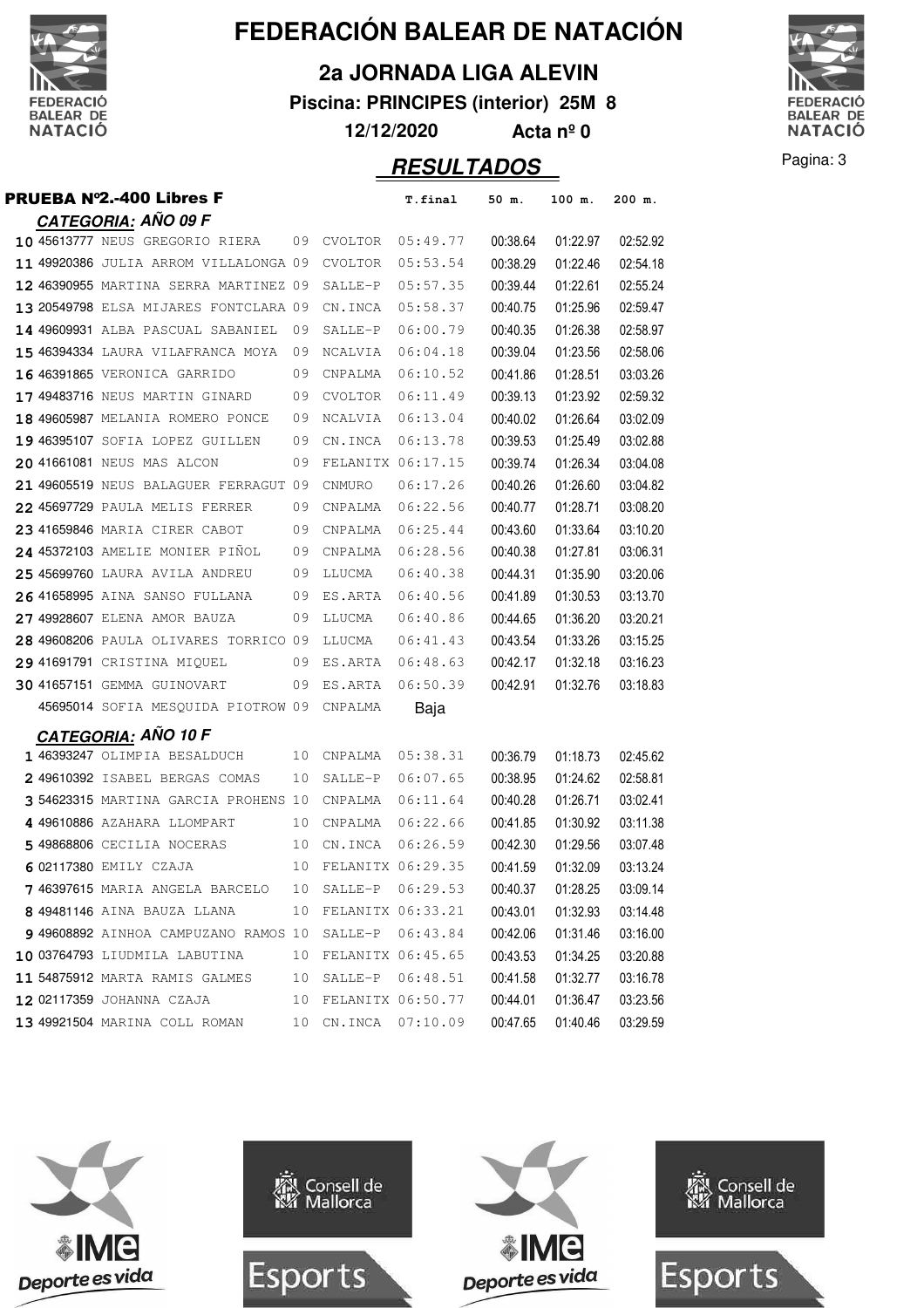

**2a JORNADA LIGA ALEVIN**

**Piscina: PRINCIPES (interior) 25M 8**

**12/12/2020 Acta nº 0**



### **RESULTADOS** Pagina: 4

|  | <u>CATEGORIA:</u> AÑO 10 F                                     |    |                |                   |          |          |          |
|--|----------------------------------------------------------------|----|----------------|-------------------|----------|----------|----------|
|  | 14 41660725 CELIA CARRIO LLABRES 10 RAFANADA 07:13.79 00:44.88 |    |                |                   |          | 01:37.28 | 03:28.67 |
|  | PRUEBA №3.-100 Braza M                                         |    |                | T.final           | 50 m.    |          |          |
|  | <b>CATEGORIA: AÑO 07 M</b>                                     |    |                |                   |          |          |          |
|  | 1 49922759 JAVIER HERNANDEZ 07 MASTBAL 01:17.34                |    |                |                   | 00:36.00 |          |          |
|  | 245188997 LLUC ZANIN BARCELO 07                                |    |                | NCALVIA 01:20.83  | 00:38.45 |          |          |
|  | 3 45192656 GERARD DOMENECH DE LA 07                            |    |                | CAMPUSES 01:22.40 | 00:39.67 |          |          |
|  | 4 43470583 PAU REY GARCIA                                      | 07 |                | NCALVIA 01:22.87  | 00:38.73 |          |          |
|  | 5 45613692 JOAN BORDOY TASCON 07                               |    | NCALVIA        | 01:22.92          | 00:38.28 |          |          |
|  | 6 45187628 XAVIER PUIG BLANCO 07                               |    |                | NCALVIA 01:24.17  | 00:39.56 |          |          |
|  | 7 45698049 XISCO QUINTANILLA 07                                |    | CNPALMA        | 01:24.74          | 00:39.86 |          |          |
|  | 8 43476590 OLIVER TOLEDO PANIAGUA 07                           |    | MASTBAL        | 01:26.12          | 00:40.86 |          |          |
|  | 9 41661947 TOMEU JULIA MAIMO<br>07                             |    |                | FELANITX 01:26.44 | 00:41.04 |          |          |
|  | 10 41663863 TOMEU BONET BONET<br>07                            |    | NCALVIA        | 01:26.71          | 00:41.24 |          |          |
|  | 11 45696312 POL VALLESPIR TORAN 07                             |    | CN.INCA        | 01:27.62          | 00:41.63 |          |          |
|  | 12 45192573 NICOLAS BLAS STÜDE 07                              |    |                | SALLE-P 01:27.89  | 00:41.96 |          |          |
|  | 13 45697069 SERGIO BENNASSAR<br>07                             |    |                | CNPALMA 01:29.28  | 00:42.09 |          |          |
|  | <b>14 41663102 ALEXANDRU MEDREA</b>                            | 07 |                | CNPALMA  01:29.62 | 00:41.47 |          |          |
|  | <b>15 41621263</b> ADRIAN ACEDO PERPATH 07                     |    |                | RAFANADA 01:37.27 | 00:45.71 |          |          |
|  | <b>16 46390814 ANTONI ALBERT TRIAY 07</b>                      |    | CNMURO         | 01:37.68          | 00:44.85 |          |          |
|  | 17 45190494 GABRIEL JOHN CENA                                  | 07 |                | MASTBAL 01:38.63  | 00:44.68 |          |          |
|  | 18 45189060 JORDI PEREZ GARCIA 07 CAMPUSES 01:39.15            |    |                |                   | 00:46.06 |          |          |
|  | 19 41658921 PAU BLANCO CASTILLO                                | 07 |                | RAFANADA 01:39.63 | 00:46.12 |          |          |
|  | 20 49923209 GABRIEL SUÑER MANZANO 07                           |    | SALLE-P        | 01:42.09          | 00:48.12 |          |          |
|  | 21 41620437 XAVIER RIERA DIAZ                                  | 07 |                | RAFANADA 01:42.19 | 00:47.80 |          |          |
|  | 22 54623911 MARC FERRER AGUILAR 07                             |    | MASTBAL        | 01:52.03          | 00:52.37 |          |          |
|  | 23 21225013 ADAM DIB                                           | 07 |                | CAMPUSES 01:52.16 | 00:51.96 |          |          |
|  | 24 41707584 MIQUEL LLOMPART FOREJT 07                          |    | CNMURO         | 01:54.93          | 00:53.90 |          |          |
|  | 25 54875007 MIJAIL EUGENIO OCHOA                               | 07 | SALLE-P        | 01:55.32          | 00:53.43 |          |          |
|  | 43474250 ADRIAN BAUZA                                          | 07 | MASTBAL        | Desc              |          |          |          |
|  | 43480025 DAVID VILLEGAS                                        | 07 | <b>CVOLTOR</b> | Desc              |          |          |          |
|  |                                                                |    |                |                   |          |          |          |

PRUEBA Nº2.-400 Libres F **T.final 50 m. 100 m. 200 m.**







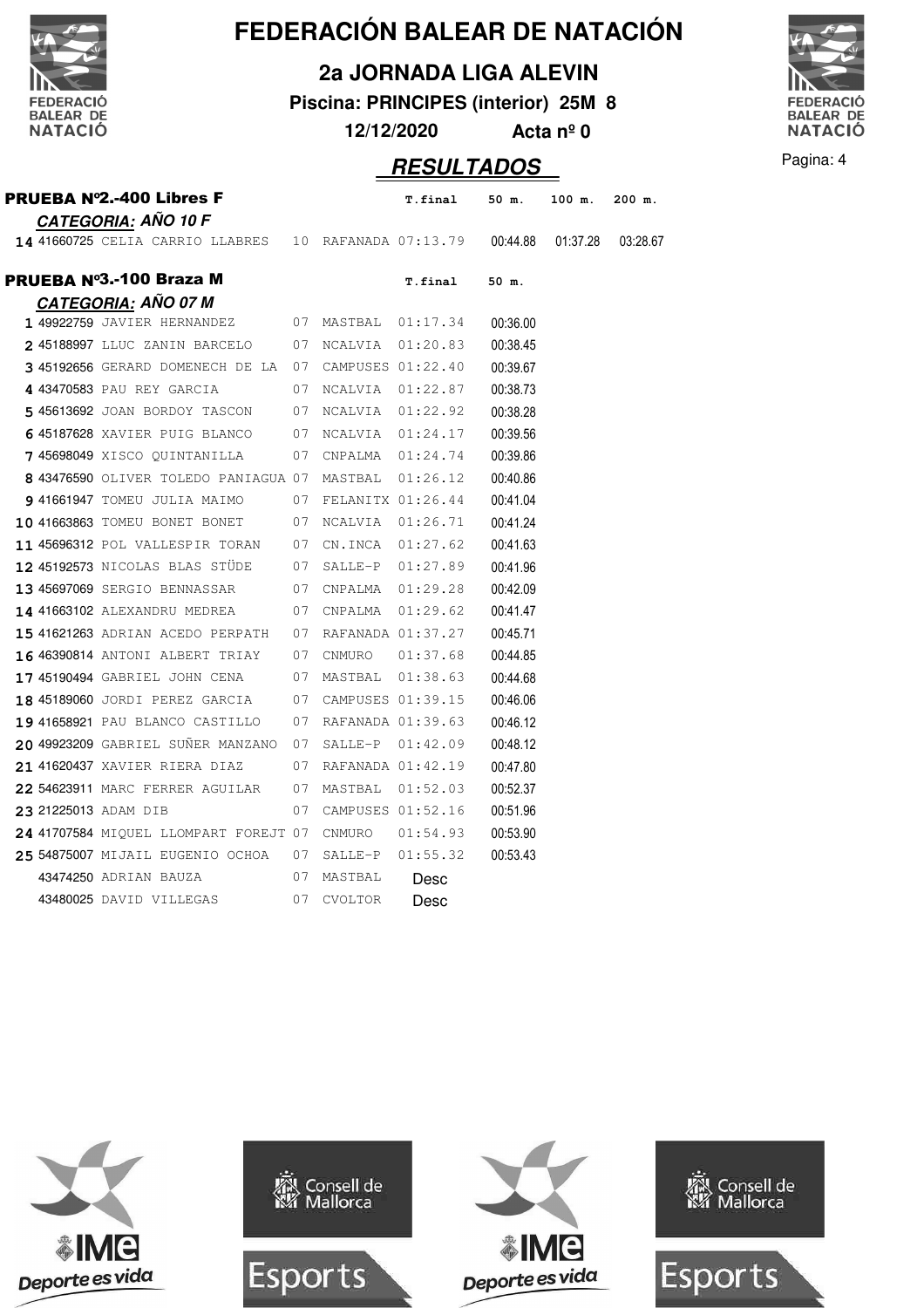

**2a JORNADA LIGA ALEVIN**

**Piscina: PRINCIPES (interior) 25M 8**

**12/12/2020 Acta nº 0**



| <b>PRUEBA Nº3.-100 Braza M</b>           |    |                   | T.final  | 50 m.    |
|------------------------------------------|----|-------------------|----------|----------|
| <u>CATEGORIA:</u> AÑO 08 M               |    |                   |          |          |
| 1 49773073 INIGO ROMERO AVILES           | 08 | SALLE-P           | 01:21.53 | 00:38.12 |
| 2 49770154 FCO. BORJA GARAU              | 08 | CNPALMA           | 01:21.84 | 00:37.83 |
| 3 41663834 SERGI PORTER VICENS           | 08 | SALLE-P           | 01:25.18 | 00:39.88 |
| 4 45189993 MARC TORO GARCIA              | 08 | NCALVIA           | 01:27.13 | 00:41.24 |
| 578223023 NOAH TORRICO RUIZ              | 08 | CVOLTOR           | 01:27.18 | 00:40.12 |
| 6 46397767 MARCOS SIQUIER RIPOLL         | 08 | CNPALMA           | 01:29.90 | 00:41.56 |
| <b>749928399</b> ivan cardeñosa          | 08 | SALLE-P           | 01:29.93 | 00:42.40 |
| 8 41707753 PEP MIQUEL BURGUERA           | 08 | FELANITX 01:31.12 |          | 00:43.23 |
| 9 43481441 IAN LANASPA CALLEJERO         | 08 | CAMPUSES 01:31.95 |          | 00:43.37 |
| 10 45372929 JOAN GOMEZ RIERA             | 08 | MASTBAL           | 01:32.20 | 00:42.40 |
| <b>11 45371479</b> MARC GAYA BISQUERRA   | 08 | CN.INCA           | 01:32.62 | 00:44.15 |
| 12 00342128 NICOLAS HUTHER               | 08 | CVOLTOR           | 01:32.71 | 00:44.54 |
| 13 49609504 VALENTIN DE TORO             | 08 | MASTBAL           | 01:34.36 | 00:44.14 |
| 14 45187468 AXEL JUAN HARO PEREZ         | 08 | CAMPUSES 01:34.82 |          | 00:44.15 |
| 15 45611301 JORGE NUÑEZ BALDOMIR         | 08 | CNPALMA           | 01:41.49 | 00:48.09 |
| 16 41660313 MIQUEL ADROVER RIGO          | 08 | FELANITX 01:44.12 |          | 00:49.08 |
| <b>17 41621259</b> joan mora ladaria     | 08 | ES.ARTA           | 01:45.21 | 00:49.89 |
| <b>18 45698034</b> MARC CRUELLAS DE HARO | 08 | CNPALMA           | 01:47.04 | 00:48.57 |
| 19 00721378 DENIZ RESHATOV               | 08 | CVOLTOR           | 01:47.13 | 00:50.29 |
| 20 45190073 ERIC CAMINO GARCIA           | 08 | MASTBAL           | 01:47.33 | 00:49.90 |
| 21 41658110 NICOLAS OLIVER BEERENS       | 08 | FELANITX 01:47.72 |          | 00:49.61 |
| 22 46395199 CARLOS BONET BONET           | 08 | NCALVIA           | 01:47.96 | 00:50.57 |
| 23 41695591 VICTOR DOMINGO SANCHEZ 08    |    | MASTBAL           | 01:48.57 | 00:51.47 |
| 23 49483725 DAMIA YI BUNOL LLOVET        | 08 | LLUCMA            | 01:48.57 | 00:51.56 |
| <b>25 46390282</b> NICOLAS BLANQUE       | 08 | MASTBAL           | 01:48.81 | 00:50.34 |
| 26 00589267 CRISTIAN EMILOV DINEV        | 08 | CVOLTOR           | 01:48.82 | 00:48.66 |
| 27 45371944 DANIEL TITOS IBAÑEZ          | 08 | MASTBAL           | 01:48.92 | 00:50.05 |
| 28 45189527 GUIEM MAS HERNANDEZ          | 08 | CVOLTOR           | 01:49.02 | 00:51.09 |
| 29 45188227 TIAGO RAINERI SANCHEZ        | 08 | CN.INCA           | 01:49.35 | 00:52.64 |
| <b>30 41624979 TONI FEBRER SINTES</b>    | 08 | RAFANADA 01:51.53 |          | 00:51.96 |
| 31 45187416 LLUC GARI CARRASCO           | 08 | MASTBAL           | 01:57.22 | 00:52.89 |
| 32 45696760 LEO MARTINEZ COUSELO         | 08 | CVOLTOR           | 01:58.67 | 00:55.33 |
| 33 41691659 JAUME ESCALES MEDINA         | 08 | MASTBAL           | 02:03.40 | 00:59.52 |
| <b>34 41623254</b> GABRIEL GALMES VIVES  | 08 | ES.ARTA           | 02:06.41 | 01:00.18 |
| <b>35 45184348</b> JAUME MELIS FERRER    | 08 | CNPALMA           | 02:06.54 | 00:58.53 |
| 36 41707944 PERE ADROVER FORTEZA         | 08 | MANACOR           | 02:08.28 | 00:58.52 |



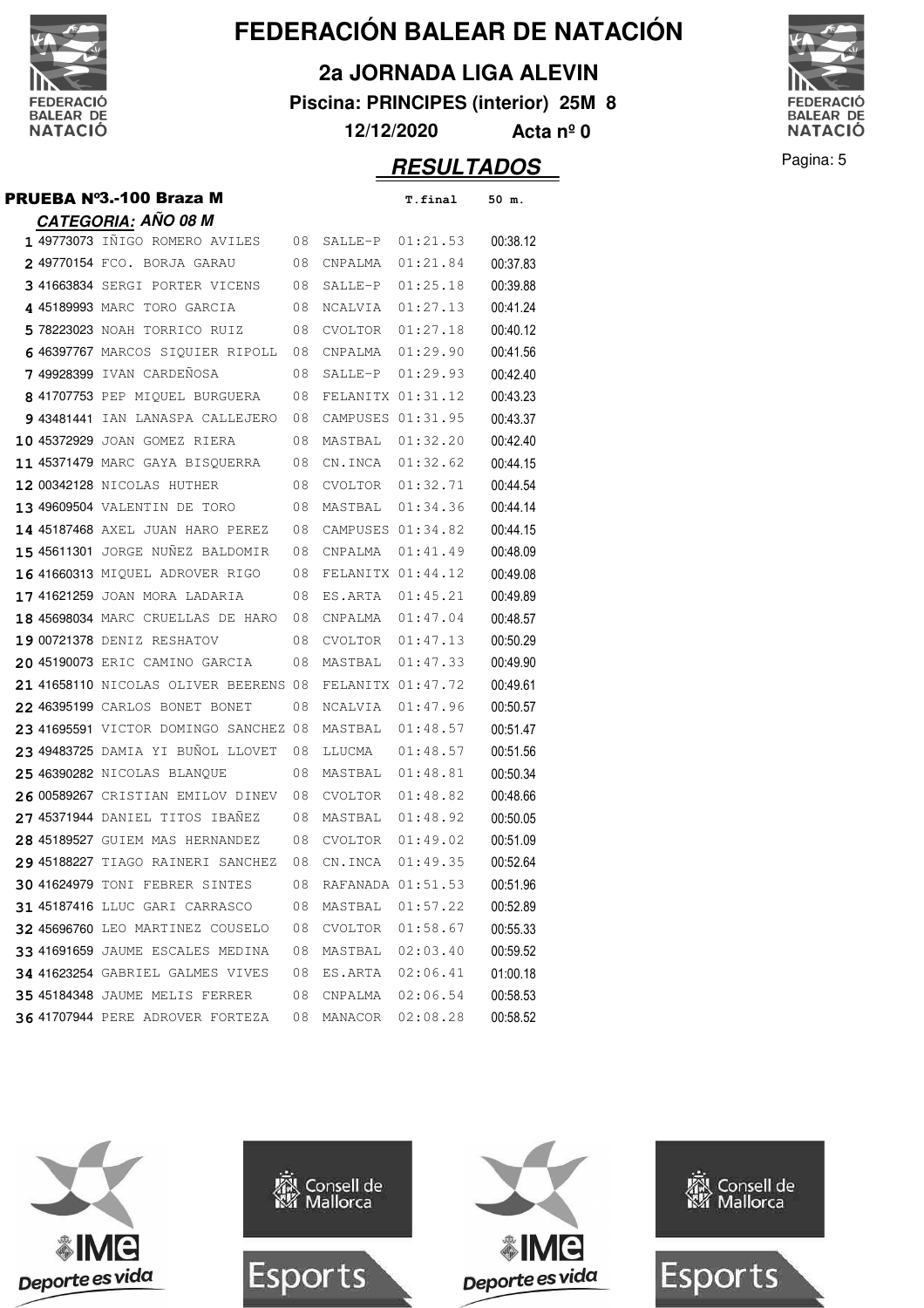

**2a JORNADA LIGA ALEVIN**

**Piscina: PRINCIPES (interior) 25M 8**

**12/12/2020 Acta nº 0**



|                                              |    |                     | <b>RESULTADOS</b> |          | Pagina: 6 |
|----------------------------------------------|----|---------------------|-------------------|----------|-----------|
| PRUEBA Nº3.-100 Braza M                      |    |                     | T.final           | 50 m.    |           |
| <b>CATEGORIA: AÑO 08 M</b>                   |    |                     |                   |          |           |
| 41660624 ANTONI FERRER SOLER                 |    | 08 ES.ARTA          | Desc              |          |           |
| 41624904 SERGIO RUGLIO PERALES               |    | 08 RAFANADA         | Desc              |          |           |
| 45190648 MARTI JIMENEZ CAMACHO               |    | 08 SALLE-P          | Desc              |          |           |
| PRUEBA Nº4.-100 Braza F                      |    |                     | T.final           | 50 m.    |           |
| <b>CATEGORIA: AÑO 09 F</b>                   |    |                     |                   |          |           |
| 1 41692086 LAIA REUS SANS                    |    | 09 CN.INCA          | 01:26.20          | 00:41.03 |           |
| 2 08424482 SIENNA STEINFELDT                 | 09 | CAMPUSES 01:31.71   |                   | 00:42.80 |           |
| 3 49609931 ALBA PASCUAL SABANIEL             | 09 | SALLE-P             | 01:32.65          | 00:43.92 |           |
| 4 45372330 EMILIE SANCHEZ BUJOSA             | 09 | CNPALMA             | 01:33.90          | 00:43.78 |           |
| 5 49868938 JULIA LLABRES PEDRET              | 09 | SALLE-P             | 01:35.43          | 00:44.62 |           |
| 6 45697729 PAULA MELIS FERRER                | 09 | CNPALMA             | 01:37.06          | 00:45.95 |           |
| 749774243 AMALIA COLL COMPANY                | 09 | CNPALMA             | 01:37.20          | 00:46.23 |           |
| 8 20549798 ELSA MIJARES FONTCLARA 09         |    | CN.INCA             | 01:37.37          | 00:46.71 |           |
| 8 46395107 SOFIA LOPEZ GUILLEN               | 09 | CN.INCA             | 01:37.37          | 00:46.85 |           |
| 10 49484379 LLUCIA AVELLA                    | 09 | CNPALMA             | 01:38.13          | 00:45.10 |           |
| 11 49928381 LUCIA SANTHA FERENCZI            | 09 | SALLE-P             | 01:38.14          | 00:47.38 |           |
| <b>12 49920386</b> JULIA ARROM VILLALONGA 09 |    | CVOLTOR             | 01:40.03          | 00:47.46 |           |
| 13 49614755 NEUS MARCO ESCRIBANO             | 09 | SALLE-P             | 01:40.46          | 00:47.90 |           |
| 14 49483716 NEUS MARTIN GINARD               | 09 | CVOLTOR             | 01:40.67          | 00:47.79 |           |
| 15 46391865 VERONICA GARRIDO                 | 09 | CNPALMA             | 01:42.43          | 00:48.13 |           |
| 16 46390955 MARTINA SERRA MARTINEZ 09        |    | SALLE-P             | 01:43.16          | 00:48.98 |           |
| 17 41659846 MARIA CIRER CABOT                | 09 | CNPALMA             | 01:43.22          | 00:49.13 |           |
| 18 46394475 LAURA CASTAÑER NOGUERA 09        |    | CVOLTOR             | 01:43.46          | 00:49.06 |           |
| 19 45613777 NEUS GREGORIO RIERA              | 09 | CVOLTOR             | 01:44.06          | 00:49.42 |           |
| 20 46394334 LAURA VILAFRANCA MOYA 09 NCALVIA |    |                     | 01:45.68          | 00:48.54 |           |
| 21 41691791 CRISTINA MIQUEL                  |    | 09 ES.ARTA          | 01:45.73          | 00:50.35 |           |
| 22 49605987 MELANIA ROMERO PONCE             |    | 09 NCALVIA          | 01:46.34          | 00:50.83 |           |
| 23 45372103 AMELIE MONIER PIÑOL              | 09 | CNPALMA             | 01:48.15          | 00:50.60 |           |
| 24 41658995 AINA SANSO FULLANA               | 09 | ES.ARTA             | 01:57.24          | 00:56.28 |           |
| 25 49928607 ELENA AMOR BAUZA                 | 09 | LLUCMA              | 02:01.40          | 00:57.83 |           |
| 26 49605519 NEUS BALAGUER FERRAGUT 09        |    | CNMURO              | 02:01.76          | 00:57.45 |           |
| 27 49608206 PAULA OLIVARES TORRICO 09        |    | LLUCMA              | 02:03.54          | 00:58.71 |           |
| 28 41661081 NEUS MAS ALCON                   | 09 | FELANITX 02:03.85   |                   | 00:56.93 |           |
| 29 46396813 CARLOTA ROJO CAPA                | 09 |                     | CAMPUSES 02:04.50 | 00:56.59 |           |
| 30 41661137 LAURA JAREÑO PERELLO             | 09 |                     | RAFANADA 02:05.87 | 00:58.30 |           |
| 31 41657151 GEMMA GUINOVART                  |    | 09 ES.ARTA 02:08.59 |                   | 01:01.41 |           |







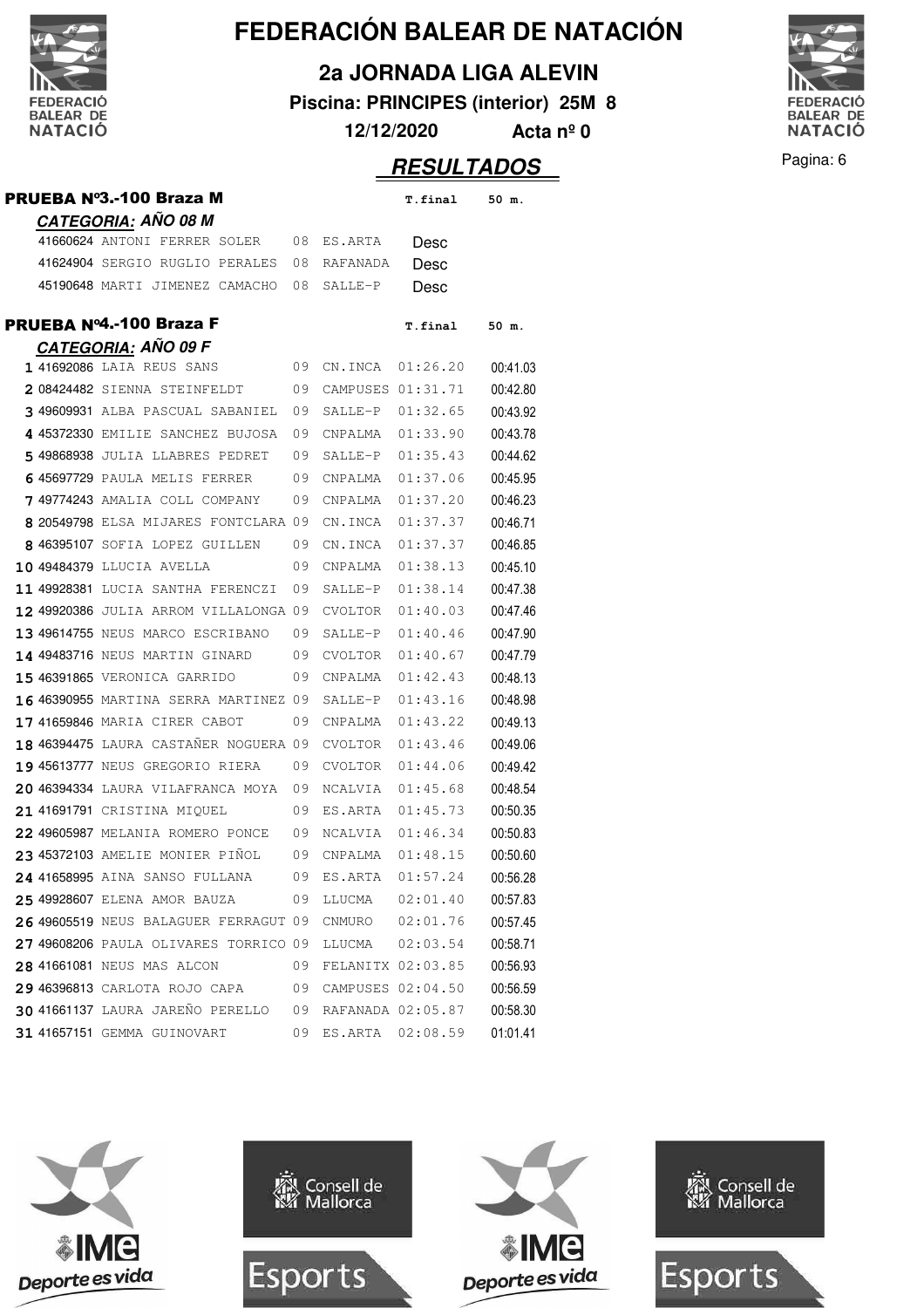

**2a JORNADA LIGA ALEVIN**

**Piscina: PRINCIPES (interior) 25M 8**

**12/12/2020 Acta nº 0**



|  | <b>PRUEBA Nº4.-100 Braza F</b>                                   |    |                      | T.final             | 50 m.    |        |        |
|--|------------------------------------------------------------------|----|----------------------|---------------------|----------|--------|--------|
|  | <b>CATEGORIA: AÑO 09 F</b>                                       |    |                      |                     |          |        |        |
|  | 32 45699760 LAURA AVILA ANDREU 09 LLUCMA 02:13.99                |    |                      |                     | 01:02.05 |        |        |
|  | 33 41660318 LAURA CABRER SANCHO 09 ES.ARTA 02:18.79              |    |                      |                     | 01:05.74 |        |        |
|  | 45695014 SOFIA MESQUIDA PIOTROW 09 CNPALMA                       |    |                      | Baja                |          |        |        |
|  | <b>CATEGORIA: AÑO 10 F</b>                                       |    |                      |                     |          |        |        |
|  | $1\,54623315$ MARTINA GARCIA PROHENS 10 CNPALMA $01\,$ :40.87    |    |                      |                     | 00:47.73 |        |        |
|  | 2 46393247 OLIMPIA BESALDUCH 10 CNPALMA 01:43.65                 |    |                      |                     | 00:48.14 |        |        |
|  | 3 02117380 EMILY CZAJA 10 FELANITX 01:44.30                      |    |                      |                     | 00:49.09 |        |        |
|  | 4 03764793 LIUDMILA LABUTINA 10 FELANITX 01:46.50                |    |                      |                     | 00:49.61 |        |        |
|  | 5 49610392 ISABEL BERGAS COMAS 10 SALLE-P 01:48.91               |    |                      |                     | 00:50.82 |        |        |
|  | 649610886 AZAHARA LLOMPART                                       |    |                      | 10 CNPALMA 01:49.24 | 00:51.47 |        |        |
|  | <b>7</b> 41660725 CELIA CARRIO LLABRES $\,$ 10 RAFANADA 01:52.31 |    |                      |                     | 00:52.46 |        |        |
|  | 8 49611179 CARLA ARTEAGA MOLINA 10 CVOLTOR 01:53.08              |    |                      |                     | 00:51.50 |        |        |
|  | 9 41663325 NEKANE FERNANDEZ 10 CAMPUSES 01:53.99                 |    |                      |                     | 00:52.79 |        |        |
|  | 10 49868806 CECILIA NOCERAS 10 CN.INCA 01:54.96                  |    |                      |                     | 00:54.68 |        |        |
|  | 11 49608892 AINHOA CAMPUZANO RAMOS 10 SALLE-P 01:55.15           |    |                      |                     | 00:53.37 |        |        |
|  | 12 02117359 JOHANNA CZAJA                                        |    | 10 FELANITX 01:56.43 |                     | 00:53.86 |        |        |
|  | 13 54875912 MARTA RAMIS GALMES 10 SALLE-P 01:56.81               |    |                      |                     | 00:54.80 |        |        |
|  | 14 46397615 MARIA ANGELA BARCELO 10 SALLE-P 01:58.01             |    |                      |                     | 00:53.87 |        |        |
|  | 15 49921504 MARINA COLL ROMAN 10 CN.INCA 01:58.36                |    |                      |                     | 00:56.56 |        |        |
|  | 16 49605845 PAULA SILLERO 10 CVOLTOR 01:58.53                    |    |                      |                     | 00:53.93 |        |        |
|  | 17 49480154 PILAR BARRIENTOS DURAN 10 CVOLTOR 02:11.28           |    |                      |                     | 00:59.31 |        |        |
|  | $18$ 49926640 SARA VILLEGAS VILLEGAS 10 CVOLTOR 02:14.82         |    |                      |                     | 01:02.37 |        |        |
|  | 19 41691894 MARTINA BRUNET                                       |    | 10 RAFANADA 02:19.50 |                     | 01:03.09 |        |        |
|  |                                                                  |    |                      | Desc                |          |        |        |
|  | 41662295 LAIA PABLO TERRASSA 10 CAMPUSES                         |    |                      | Desc                |          |        |        |
|  | 42378087 PAULA PICORNELL                                         | 10 | RAFANADA             | Desc                |          |        |        |
|  | 45698843 SOFIA ACEITON MARTINEZ 10 CVOLTOR                       |    |                      | Baja                |          |        |        |
|  | 41662508 CLAUDIA CASTRO MUÑOZ 10 SALLE-P                         |    |                      | Baja                |          |        |        |
|  | PRUEBA Nº5.-4x100 Libres M                                       |    |                      | T.final             | 50 m.    | 100 m. | 200 m. |



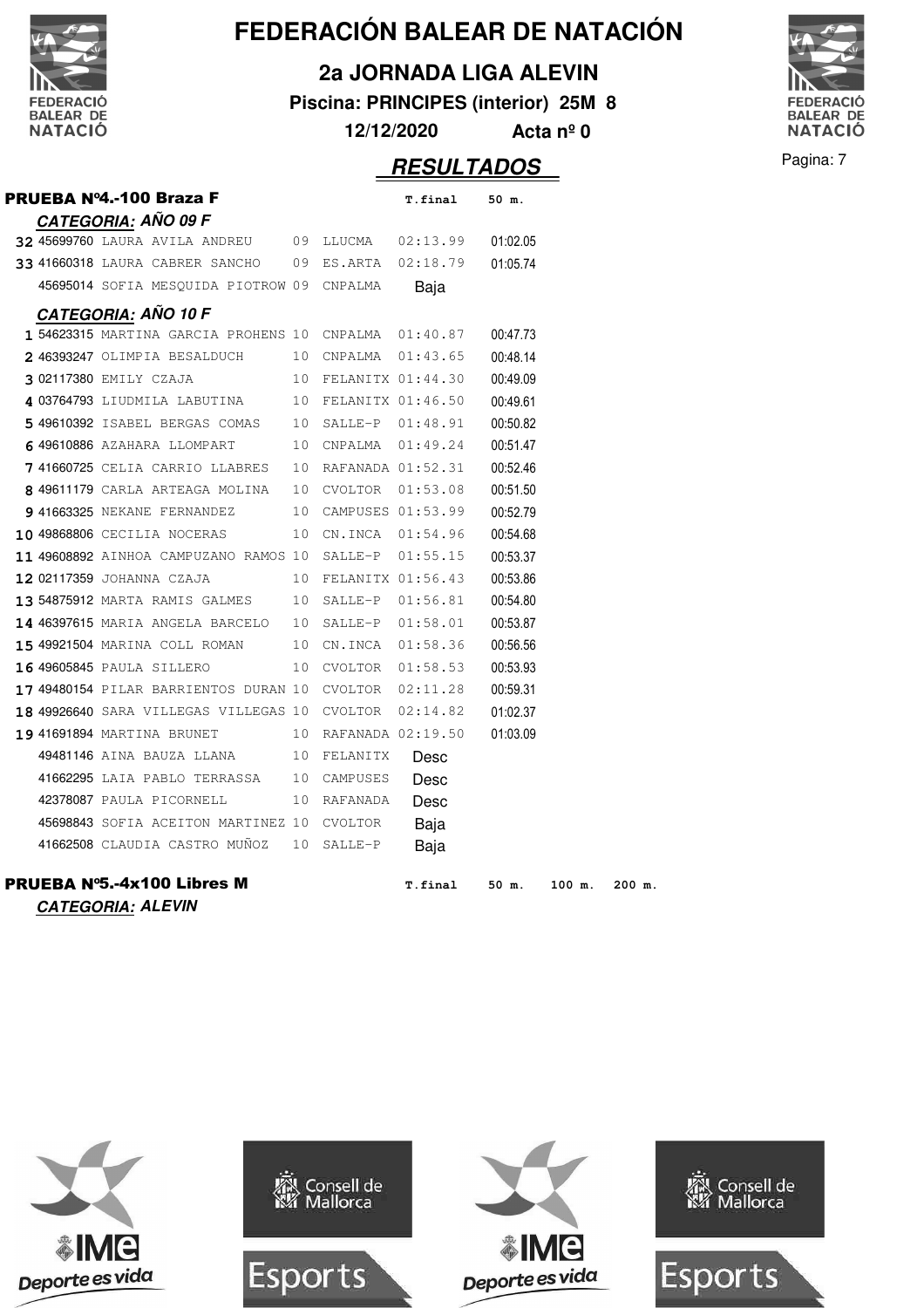

**2a JORNADA LIGA ALEVIN**

**Piscina: PRINCIPES (interior) 25M 8**

**12/12/2020 Acta nº 0**

PRUEBA Nº5.-4x100 Libres M **T.final 50 m. 100 m. 200 m.**



| 1 00883<br>07 NCALVIA<br>04:15.07<br>NCALVIA ALEVIN<br>00:28.72<br>2007<br>45188997 LLUC ZANIN BARCELO<br>01:00.26<br>45187628 XAVIER PUIG BLANCO<br>2007<br>02:07.11<br>(01:06.85)<br>43470583 PAU REY GARCIA<br>2007<br>03:11.52<br>(01:04.41)<br>41663863 TOMEU BONET BONET<br>2007<br>04:15.07<br>(01:03.55)<br>04:20.73<br>00:29.64<br>2 00056<br>CNPALMA ALEVIN<br>0<br>CNPALMA<br>45698049 XISCO QUINTANILLA<br>2007<br>01:03.45<br>41663102 ALEXANDRU MEDREA<br>2007<br>02:11.77<br>(01:08.32)<br>45697069 SERGIO BENNASSAR<br>2007<br>03:18.23<br>(01:06.46)<br>49770154 FCO. BORJA GARAU<br>2008<br>04:20.73<br>(01:02.50)<br>00:29.46<br>3 00761<br>MASTBAL ALEVIN <b><br/>04:24.33<br/>0<br/>MASTBAL<br/>43476590 OLIVER TOLEDO PANIAGUA<br/>2007<br/>01:02.01</b> | 01:00.26<br>01:03.45<br>01:02.01 |
|--------------------------------------------------------------------------------------------------------------------------------------------------------------------------------------------------------------------------------------------------------------------------------------------------------------------------------------------------------------------------------------------------------------------------------------------------------------------------------------------------------------------------------------------------------------------------------------------------------------------------------------------------------------------------------------------------------------------------------------------------------------------------------|----------------------------------|
|                                                                                                                                                                                                                                                                                                                                                                                                                                                                                                                                                                                                                                                                                                                                                                                |                                  |
|                                                                                                                                                                                                                                                                                                                                                                                                                                                                                                                                                                                                                                                                                                                                                                                |                                  |
|                                                                                                                                                                                                                                                                                                                                                                                                                                                                                                                                                                                                                                                                                                                                                                                |                                  |
|                                                                                                                                                                                                                                                                                                                                                                                                                                                                                                                                                                                                                                                                                                                                                                                |                                  |
|                                                                                                                                                                                                                                                                                                                                                                                                                                                                                                                                                                                                                                                                                                                                                                                |                                  |
|                                                                                                                                                                                                                                                                                                                                                                                                                                                                                                                                                                                                                                                                                                                                                                                |                                  |
|                                                                                                                                                                                                                                                                                                                                                                                                                                                                                                                                                                                                                                                                                                                                                                                |                                  |
|                                                                                                                                                                                                                                                                                                                                                                                                                                                                                                                                                                                                                                                                                                                                                                                |                                  |
|                                                                                                                                                                                                                                                                                                                                                                                                                                                                                                                                                                                                                                                                                                                                                                                |                                  |
|                                                                                                                                                                                                                                                                                                                                                                                                                                                                                                                                                                                                                                                                                                                                                                                |                                  |
|                                                                                                                                                                                                                                                                                                                                                                                                                                                                                                                                                                                                                                                                                                                                                                                |                                  |
|                                                                                                                                                                                                                                                                                                                                                                                                                                                                                                                                                                                                                                                                                                                                                                                |                                  |
| 45371944 DANIEL TITOS IBAÑEZ<br>2008<br>02:13.96<br>(01:11.95)                                                                                                                                                                                                                                                                                                                                                                                                                                                                                                                                                                                                                                                                                                                 |                                  |
| 49922759 JAVIER HERNANDEZ<br>2007<br>03:15.75<br>(01:01.79)                                                                                                                                                                                                                                                                                                                                                                                                                                                                                                                                                                                                                                                                                                                    |                                  |
| 49609504 VALENTIN DE TORO<br>2008<br>04:24.33<br>(01:08.58)                                                                                                                                                                                                                                                                                                                                                                                                                                                                                                                                                                                                                                                                                                                    |                                  |
| SALLE-P ALEVIN <a><br/>04:26.42<br/>4 00848<br/><math>\mathbf{0}</math><br/>SALLE-P<br/>00:31.05</a>                                                                                                                                                                                                                                                                                                                                                                                                                                                                                                                                                                                                                                                                           | 01:06.81                         |
| 45192573 NICOLAS BLAS STÜDE<br>2007<br>01:06.81                                                                                                                                                                                                                                                                                                                                                                                                                                                                                                                                                                                                                                                                                                                                |                                  |
| 41663834 SERGI PORTER VICENS<br>2008<br>02:16.65<br>(01:09.84)                                                                                                                                                                                                                                                                                                                                                                                                                                                                                                                                                                                                                                                                                                                 |                                  |
| 49928399 IVAN CARDEÑOSA<br>2008<br>03:22.37<br>(01:05.72)                                                                                                                                                                                                                                                                                                                                                                                                                                                                                                                                                                                                                                                                                                                      |                                  |
| 49773073 IÑIGO ROMERO AVILES<br>2008<br>04:26.42<br>(01:04.05)                                                                                                                                                                                                                                                                                                                                                                                                                                                                                                                                                                                                                                                                                                                 |                                  |
| 5 00877<br>04:50.09<br>00:32.80<br>CVOLTOR ALEVIN<br>$\mathbf{0}$<br><b>CVOLTOR</b>                                                                                                                                                                                                                                                                                                                                                                                                                                                                                                                                                                                                                                                                                            | 01:08.85                         |
| 00342128 NICOLAS HUTHER<br>2008<br>01:08.85                                                                                                                                                                                                                                                                                                                                                                                                                                                                                                                                                                                                                                                                                                                                    |                                  |
| 78223023 NOAH TORRICO RUIZ<br>2008<br>02:22.07<br>(01:13.22)                                                                                                                                                                                                                                                                                                                                                                                                                                                                                                                                                                                                                                                                                                                   |                                  |
| 43480025 DAVID VILLEGAS<br>2007<br>03:34.24<br>(01:12.17)                                                                                                                                                                                                                                                                                                                                                                                                                                                                                                                                                                                                                                                                                                                      |                                  |
| 00721378 DENIZ RESHATOV<br>2008<br>04:50.09<br>(01:15.85)                                                                                                                                                                                                                                                                                                                                                                                                                                                                                                                                                                                                                                                                                                                      |                                  |
| 6 01378<br>FELANITX 04:54.41<br>00:30.75<br>FELANITX ALEVIN<br>$\mathbf{0}$                                                                                                                                                                                                                                                                                                                                                                                                                                                                                                                                                                                                                                                                                                    | 01:05.35                         |
| 41661947 TOMEU JULIA MAIMO<br>2007<br>01:05.35                                                                                                                                                                                                                                                                                                                                                                                                                                                                                                                                                                                                                                                                                                                                 |                                  |
| 41707753 PEP MIQUEL BURGUERA<br>2008<br>02:15.78<br>(01:10.43)                                                                                                                                                                                                                                                                                                                                                                                                                                                                                                                                                                                                                                                                                                                 |                                  |
| 41658110 NICOLAS OLIVER BEERENS<br>2008<br>03:35.50<br>(01:19.72)                                                                                                                                                                                                                                                                                                                                                                                                                                                                                                                                                                                                                                                                                                              |                                  |
| 41660313 MIQUEL ADROVER RIGO<br>2008<br>04:54.41<br>(01:18.91)                                                                                                                                                                                                                                                                                                                                                                                                                                                                                                                                                                                                                                                                                                                 |                                  |
| 7 01268 CAMPUSES ALEVIN 0 CAMPUSES 05:01.33<br>00:31.41 01:07.17                                                                                                                                                                                                                                                                                                                                                                                                                                                                                                                                                                                                                                                                                                               |                                  |
| 45192656 GERARD DOMENECH DE LA<br>2007<br>01:07.17                                                                                                                                                                                                                                                                                                                                                                                                                                                                                                                                                                                                                                                                                                                             |                                  |
| 21225013 ADAM DIB<br>2007<br>02:25.02<br>(01:17.85)                                                                                                                                                                                                                                                                                                                                                                                                                                                                                                                                                                                                                                                                                                                            |                                  |
| 45187468 AXEL JUAN HARO PEREZ<br>2008<br>03:45.28<br>(01:20.26)                                                                                                                                                                                                                                                                                                                                                                                                                                                                                                                                                                                                                                                                                                                |                                  |
| 45189060 JORDI PEREZ GARCIA<br>2007<br>05:01.33<br>(01:16.05)                                                                                                                                                                                                                                                                                                                                                                                                                                                                                                                                                                                                                                                                                                                  |                                  |
| CNPALMA ALEVIN <b><br/><math>\overline{0}</math><br/>05:01.89<br/>00:33.38<br/>CNPALMA<br/>8 00056</b>                                                                                                                                                                                                                                                                                                                                                                                                                                                                                                                                                                                                                                                                         | 01:11.45                         |
| 2008<br>46397767 MARCOS SIOUIER RIPOLL<br>01:11.45                                                                                                                                                                                                                                                                                                                                                                                                                                                                                                                                                                                                                                                                                                                             |                                  |
| 45698034 MARC CRUELLAS DE HARO<br>2008<br>02:25.03<br>(01:13.58)                                                                                                                                                                                                                                                                                                                                                                                                                                                                                                                                                                                                                                                                                                               |                                  |
| 45184348 JAUME MELIS FERRER<br>2008<br>03:47.12<br>(01:22.09)                                                                                                                                                                                                                                                                                                                                                                                                                                                                                                                                                                                                                                                                                                                  |                                  |
|                                                                                                                                                                                                                                                                                                                                                                                                                                                                                                                                                                                                                                                                                                                                                                                |                                  |
| 45611301 JORGE NUÑEZ BALDOMIR<br>2008<br>05:01.89<br>(01:14.77)                                                                                                                                                                                                                                                                                                                                                                                                                                                                                                                                                                                                                                                                                                                |                                  |









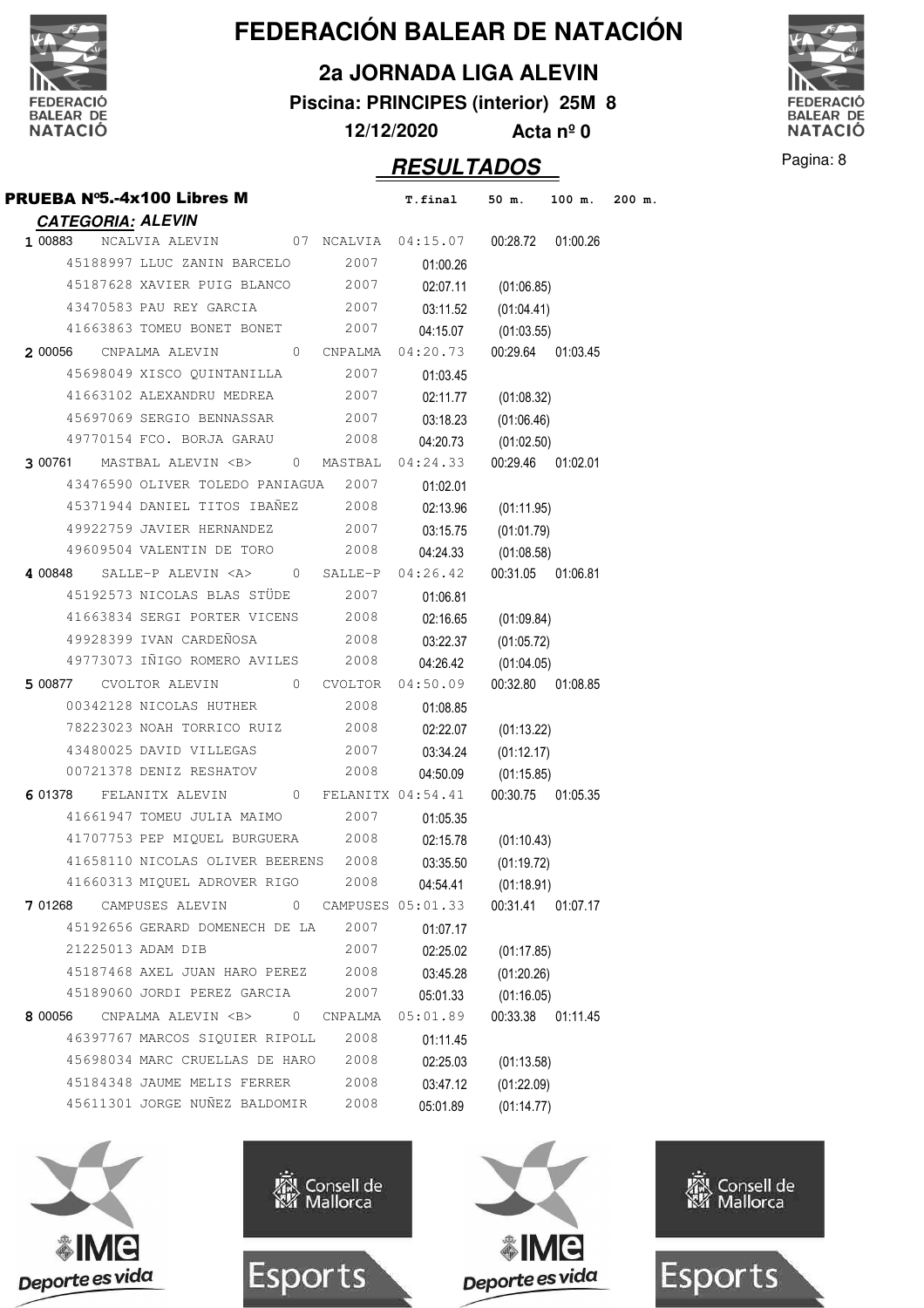|                                                              |                |                   | FEDERACIÓN BALEAR DE NATACIÓN       |            |                    |          |
|--------------------------------------------------------------|----------------|-------------------|-------------------------------------|------------|--------------------|----------|
|                                                              |                |                   | <b>2a JORNADA LIGA ALEVIN</b>       |            |                    |          |
| DERACIÓ                                                      |                |                   | Piscina: PRINCIPES (interior) 25M 8 |            |                    |          |
| <b>BALEAR DE</b><br><b>NATACIÓ</b>                           |                | 12/12/2020        |                                     |            | Acta $n^{\circ}$ 0 |          |
|                                                              |                |                   |                                     |            |                    |          |
|                                                              |                |                   | <b>RESULTADOS</b>                   |            |                    |          |
| <b>PRUEBA N°5.-4x100 Libres M</b>                            |                |                   | T.final                             | 50 m.      | $100$ m.           | 200 m.   |
| <b>CATEGORIA: ALEVIN</b>                                     |                |                   |                                     |            |                    |          |
| RAFANADAL ALEVIN<br>9 01728                                  | $\mathbf{0}$   | RAFANADA 05:24.43 |                                     | 00:34.94   | 01:13.80           |          |
| 41621263 ADRIAN ACEDO PERPATH                                |                | 2007              | 01:13.80                            |            |                    |          |
| 41624979 TONI FEBRER SINTES                                  |                | 2008              | 02:38.51                            | (01:24.71) |                    |          |
| 41624904 SERGIO RUGLIO PERALES<br>41620437 XAVIER RIERA DIAZ |                | 2008<br>2007      | 04:05.43                            | (01:26.92) |                    |          |
|                                                              |                |                   | 05:24.43                            | (01:19.00) |                    |          |
| 10 00761<br>MASTBAL ALEVIN <a></a>                           |                | 08 MASTBAL        | 05:34.87                            | 00:38.30   | 01:20.40           |          |
| 43474250 ADRIAN BAUZA                                        |                | 2007              | 01:20.40                            |            |                    |          |
| 45190073 ERIC CAMINO GARCIA                                  |                | 2008              | 02:38.97                            | (01:18.57) |                    |          |
| 54623911 MARC FERRER AGUILAR<br>45190494 GABRIEL JOHN CENA   |                | 2007<br>2007      | 04:05.58                            | (01:26.61) |                    |          |
|                                                              |                |                   | 05:34.87                            | (01:29.29) |                    |          |
| 11 00896<br>ES.ARTA ALEVIN                                   |                | 08 ES.ARTA        | 05:41.72                            | 00:38.56   | 01:23.68           |          |
| 41621259 JOAN MORA LADARIA                                   |                | 2008              | 01:23.68                            |            |                    |          |
| 41660624 ANTONI FERRER SOLER                                 |                | 2008              | 02:49.07                            | (01:25.39) |                    |          |
| 41661154 MIQUEL ANGEL SANCHEZ                                |                | 2008              | 04:15.14                            | (01:26.07) |                    |          |
| 41623254 GABRIEL GALMES VIVES                                |                | 2008              | 05:41.72                            | (01:26.58) |                    |          |
| <b>PRUEBA N°6.-4x100 Libres F</b>                            |                |                   | T.final                             |            | 50 m. 100 m.       | $200$ m. |
| <b>CATEGORIA: ALEVIN</b>                                     |                |                   |                                     |            |                    |          |
| 1 00848<br>SALLE-P ALEVIN <a></a>                            | $\mathbf{0}$   | SALLE-P           | 04:54.15                            | 00:32.69   | 01:08.29           |          |
| 49928381 LUCIA SANTHA FERENCZI                               |                | 2009              | 01:08.29                            |            |                    |          |
| 49609931 ALBA PASCUAL SABANIEL                               |                | 2009              | 02:25.17                            | (01:16.88) |                    |          |
| 49868938 JULIA LLABRES PEDRET                                |                | 2009              | 03:39.39                            | (01:14.22) |                    |          |
| 49614755 NEUS MARCO ESCRIBANO                                |                | 2009              | 04:54.15                            | (01:14.76) |                    |          |
| 2 00056    CNPALMA ALEVIN                                    | $\circ$        | CNPALMA           | 04:56.91                            | 00:33.79   | 01:10.96           |          |
| 45372330 EMILIE SANCHEZ BUJOSA                               |                | 2009              | 01:10.96                            |            |                    |          |
| 49484379 LLUCIA AVELLA                                       |                | 2009              | 02:27.39                            | (01:16.43) |                    |          |
| 46393247 OLIMPIA BESALDUCH                                   |                | 2010              | 03:42.18                            | (01:14.79) |                    |          |
| 49774243 AMALIA COLL COMPANY                                 |                | 2009              | 04:56.91                            | (01:14.73) |                    |          |
| 3 00877 CVOLTOR ALEVIN <a> 0</a>                             |                | <b>CVOLTOR</b>    | 05:13.22                            | 00:34.99   | 01:13.23           |          |
| 46394475 LAURA CASTAÑER NOGUERA                              |                | 2009              | 01:13.23                            |            |                    |          |
| 49920386 JULIA ARROM VILLALONGA                              |                | 2009              | 02:33.06                            | (01:19.83) |                    |          |
| 49483716 NEUS MARTIN GINARD                                  |                | 2009              | 03:54.04                            | (01:20.98) |                    |          |
| 45613777 NEUS GREGORIO RIERA                                 |                | 2009              | 05:13.22                            | (01:19.18) |                    |          |
| CN.INCA ALEVIN<br>4 01243                                    | $\overline{0}$ | CN.INCA           | 05:24.72                            | 00:34.31   | 01:13.03           |          |
| 41692086 LAIA REUS SANS                                      |                | 2009              | 01:13.03                            |            |                    |          |
| 20549798 ELSA MIJARES FONTCLARA                              |                | 2009              | 02:35.66                            | (01:22.63) |                    |          |
| 46395107 SOFIA LOPEZ GUILLEN                                 |                | 2009              | 03:58.09                            | (01:22.43) |                    |          |
| 49868806 CECILIA NOCERAS                                     |                | 2010              | 05:24.72                            | (01:26.63) |                    |          |











Pagina: 9